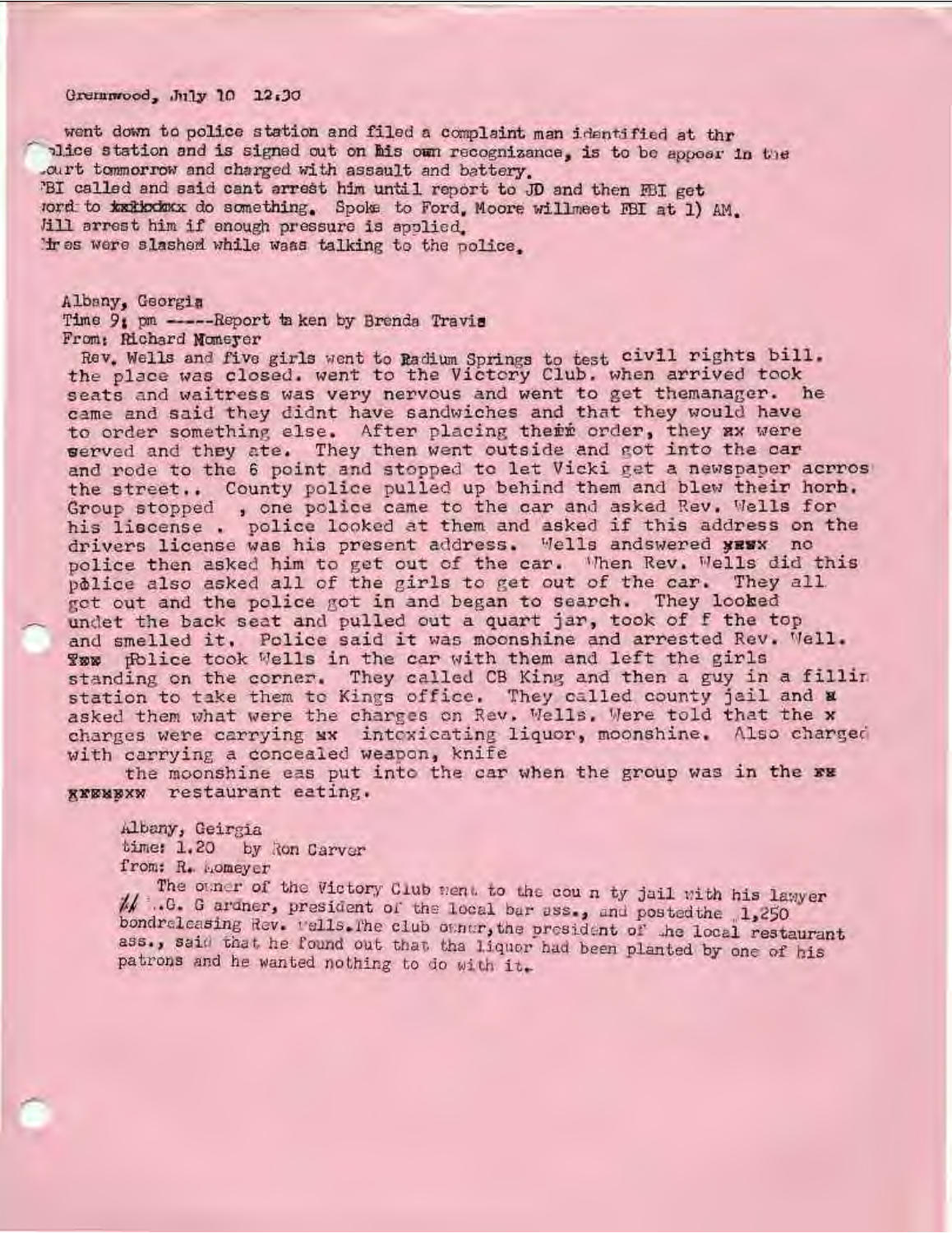### **SEK**

HATTIESBURG, MISS.: TERRY SHAW and DOTTY ZELLNER, Greenwood At 11:30am this morning 3 people were beaten while walking to a church which was the center of canvassing activities. The three were: Rabbi Arthur Lelyveld, Cleveland, Ohio; working with NCC David Owen, 19, Pasedena, Oberlin college

Lawrence Spears, Palo Atto, California, Stanford

The three were walking along the railroad tracks in the Jerusalem quarter of Hattiesburg with two local Negro girls. A cream GMC pickup truck with no lleence drove up. Two white men, one about 60 years old, the ether about 35 kwakis yelled that they would get them, and got out, carrying metal bars and began to beat the three white workers. Rabbi Lelyveld was in front and recieved the brunt of the beating. Owen was hit once on the head, and Spears was hit on the arm with an iron pipe, and was kicked and shoved down the embankment.

All were admitted to hethodist Hospital and the report is that the rabbi has been admitted for 24 hour observation and is in good condition. He has contusion and lacerations above the right eyebrow, below the sar, the on the left forearm and chest and abdomen. Spears has been released with contusions on the left arm and other small contusions and abrasions. Owen, was expected to be during the afternoon. Rabbi Lelyveld is in room 106.

The man who beat Spears had a *zinch diamond or steel rod. The Rabbi* and Owens were beaten with a large metal auto part, probably part of a brake.

The Greenwood office has called Wakkkakkek She FBI and AP in New Orleans, JD. the local papers of the students, and Owaa's representative, H. Allen Smith. We will be getting pictures of those beaten. --

### Selma, Alabama: Tom Brown

The injunction mentioned in an earlier report covers:

SNCC,inc.; CORE, COFO, NAMP, Southern Morement for moran Rights, Southern Regisional Council, Alabama Council on Ruman Pightm, GROM (get rid of Wallace Dallas County Voters League, Dallas County Improvement Assecciation, James Forman, John Lewis, John Love, Ralph Lbernathy, Benny Les Tucker, Alvery Williams, James Farmer, James Lustin, kwk Willie C. and Charles Robertson, Amelia P. and Bruce Boynton, Karen House, J.L. Chestnut and 27 other local people, and the Ku Klux Klan, National States Rights Party, Richard Turner Party, Dallas County-Unit of the National States Rights Party.

## All are enjoined from:

*...\_\_,r* 

Any assemply of three persons or more in a public place

1. From engaging in meetingsor other activities where a violation of law is kweek suggested, advocated or encouraged or angaged in. Mettings whereby the public ways, streets, sidewalks, highways of the city of Selma, Dallas County, Alabama, **are** blocked or the unimpaired use thereof denied to the use of traffic and cities.

2.From encouraging or engaging\_ in Other meetings designed £or purposes of impeding or obstructing  $\omega$  the administration of justice or the orderly function of the government .

3. From ancouraging or engaging in any activities designed to or which do impede binder or obstruct officers of the law officials of Dallas County, Alabama, or officials of the city of Selma, Alabmama from performing and discharging their duties of their respective offices.

4-From assembling anywhere on a puclbie street three or more persons from committing any acts things or deeds against any law enforcement officers of the city of Selma, Alahama, or any law enforcement officers of Dallas County, Ala.

Injunction signed by I Marguarite H. Houston, Register, Circuit court.

When the injunction was delivered to Tom Brown and Tarry Shaw who were in Ars. Boynton's office this afternoon, the police told Terry that he was under arrest, and took him to jail.

5:30report: Willie C. Robertson, who was arrested yesterday for contributing to the delinquency of a minor and protesting while km court was in session , was beaten in jail last night. Terry Shaw was put in solitary confinement.

A white boy just went babind Mrs. Boynton's office with a snake, but left when people went out.

# ~\*~

Washington: Justice Department Mr. Norman 5:15 ansexned called concerning the injunction, but Norman had a copy -- he wanted to make certain that we have a copy and knew ekskirktwickshirkkaltek the exact provisions. He questioned what we thought sheriff Clark would do if we sent two people to kitkikk enter a restaurant or picket. Said he was in contact with his staff in Selma concerning the injunction .

-.-i.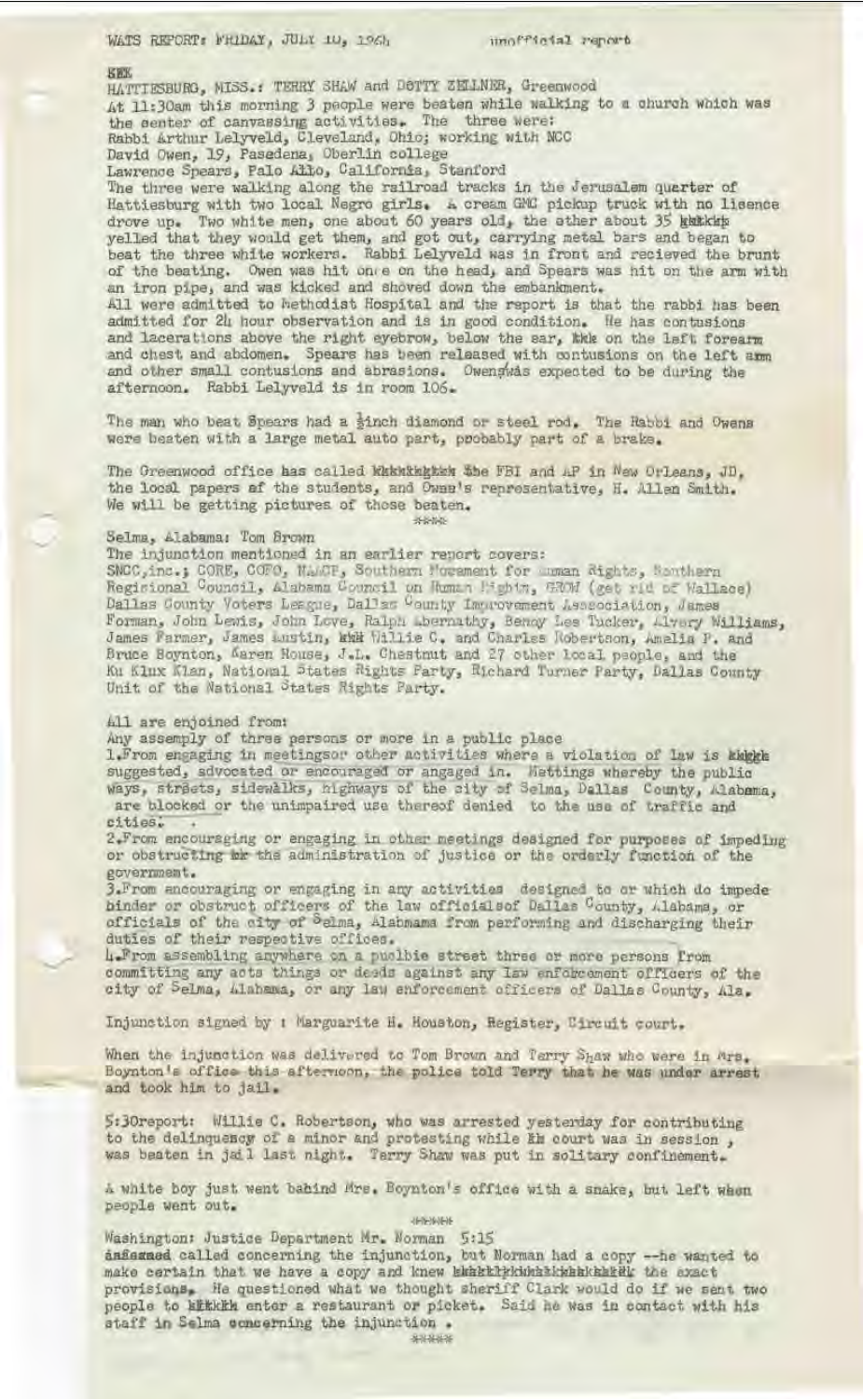WATS REPORT : JULY & 10, 1964 unofficial report

ilabama Bessemer/ from Ed Rudd, Groenwood<sup>1</sup> 710 · 35 am : incident on Wednesday or Thursday

Two unidentified Negro boys went into a restaurant in Bessemer, Ala. A an undetermined number of local white men and boys beat the boys with baseball bats. 6ne of the Negro boys was beaten around the head and chest and has been admitted to one of two Bessemer hospitals in serious condition according to Mr. Geopge Scott, local resident of Bessemer. These boys were barred from entering the restaurant by its owner. They were beaten while walking away from the restaurant. The other boy has been released from a doctors care. The beating took place either Wednesday or Thursday .

Mr. Scott fays that the local young people want to test the kkkk or bill but don't know just how. They need help, workshops, etc. and he wants Forman's help. The parents are evidently not trying to discourage the kids from demonstrating.

Forman told S8ott to call the local FBI and Dr. Pitts in Birmingham (Miles College).<br>Also told him to call Peter Hall in Birmingham, and Oliver at the Inter-citizens counc il (Birmingham) (Hi,. 8- 9646 : George Scott

Washington: •· r. Aorman: Justice Department : 11:55am

### $R$ lok

,elrna: Tom Brotm 11 :lSam , .,,, ·•··. -.. · • Reynoil.i!.

A Miss Porter ' just came into the office and told *'om* that Judge kky said he was sending her .: ... Geraldine Mitchell to Mount Meigs juvenile school for one year for picketing. He hyddently said that he would do it with all the juvenilesthere are about 18 or 19 juveniles in jail (16 years and under)/ NissPorter went to court because Mrs. Mitchell was too ill to go.

There are about 25 people down to register (only 12 are supposed to be there because only 12 have numbers). Negroes are wakking out on the streets as though they are 'waiting for something to happen'.

Tom has called the jail repeatedly for Willie C. Robertson, who was arrested yesterday aftern on whille at a grocery store, but bbth the city and county jails claim they don't have him.

\*\*\*\*\*

Washinton: : Justice Department, Mr. Norman: 10:30an Informed JD of the above and Enegheskik he said that he was about to call Selma JD about it.

 $+1 - 7755 + 11$ 

#### Birmingham: Att. Feter Hall

Re sentencing of juveniles, Reprolds is sentincing as delinquents all those who had earlier been con victed while participating in demonstrations and been put on probation. Reggolds is revoking their probation and sentencing them to a year. All the juveniles whose parents sign a retainer will be represented by Att. Hall. He is filing & writ of hapeas corpus for those. He is unable to act for those juveniles who don't sign the retainer.

\*\*\*\*\*\*\*

Selma: an injunction has been issued in Selma to prevent SNCC or others from demonstrating. Ostensibly to 'keep the streets safe for Selma citizens'-- received this information from the wire services. Have no more information yest. The Neither Tom Brown, nor anyone else from SNCC had been served with injuction at lpm/ t. Public meetings of more than 6 and testing of cr bill also prohibited in injunction.